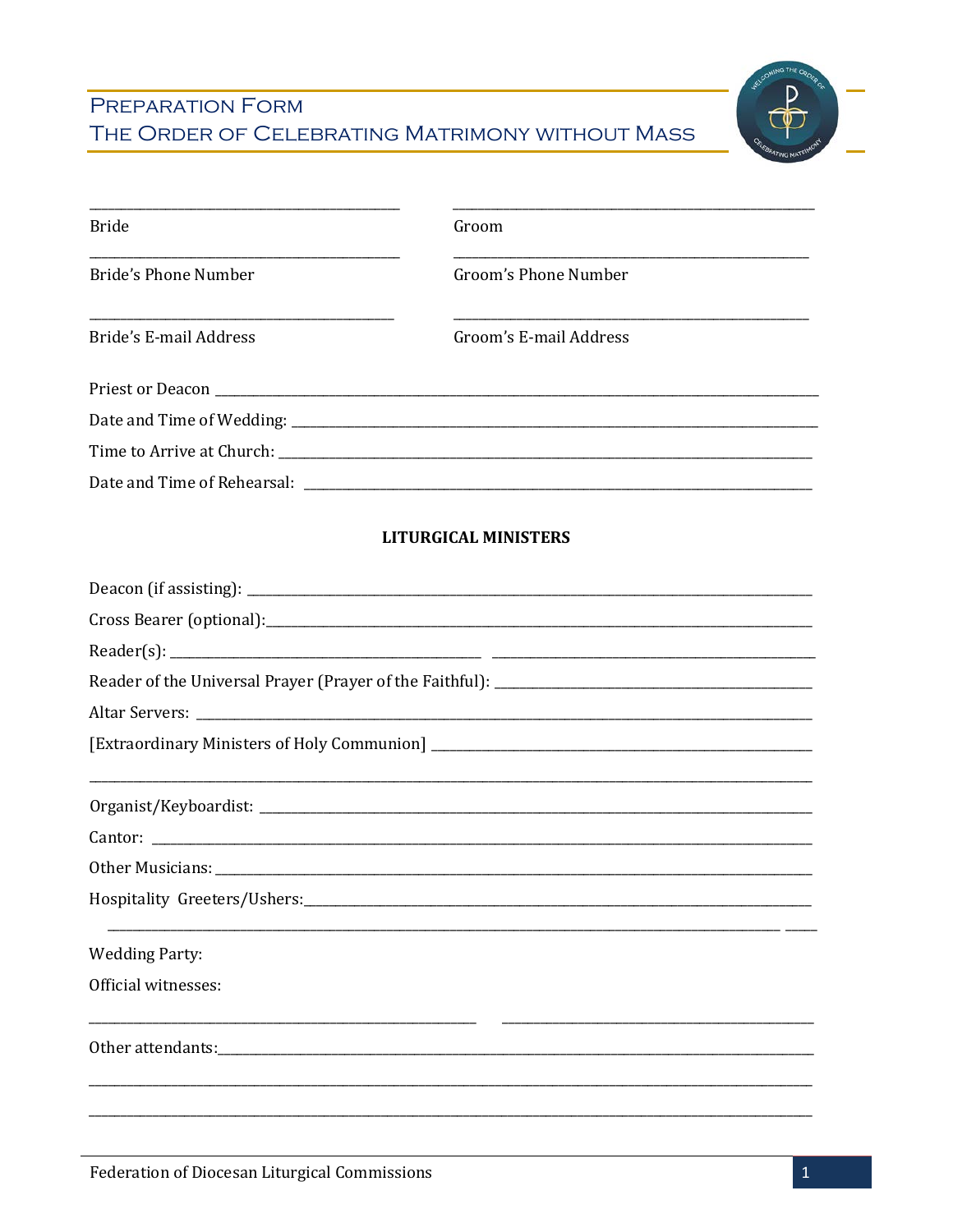## THE ENVIRONMENT FOR THE LITURGY

|                                                                                           | Person representing Bride and Groom for the Environment (Wedding Consultant, Florist, etc.): |
|-------------------------------------------------------------------------------------------|----------------------------------------------------------------------------------------------|
|                                                                                           |                                                                                              |
|                                                                                           |                                                                                              |
|                                                                                           |                                                                                              |
|                                                                                           |                                                                                              |
|                                                                                           | Parish Guidelines for the Liturgical Environment reviewed: $\Box$ yes $\Box$ no              |
|                                                                                           | Person(s) responsible to remove wedding items from the church environment after wedding:     |
|                                                                                           |                                                                                              |
|                                                                                           |                                                                                              |
|                                                                                           |                                                                                              |
|                                                                                           |                                                                                              |
|                                                                                           | THE WEDDING LITURGY                                                                          |
| Prelude Music:                                                                            |                                                                                              |
| Greeting of the Bride and Groom<br><b>Entrance Procession</b><br>Music for the Procession | $\Box$ at the entrance<br>$\Box$ at their place<br>$\Box A \Box B \Box C$                    |
| Opening Song/Composer<br>Sign of the Cross                                                |                                                                                              |
| Greeting of the People                                                                    |                                                                                              |
| Introduction                                                                              | $\Box A$<br>$\Box$ Other<br>$\Box$ B                                                         |
| Collect                                                                                   |                                                                                              |